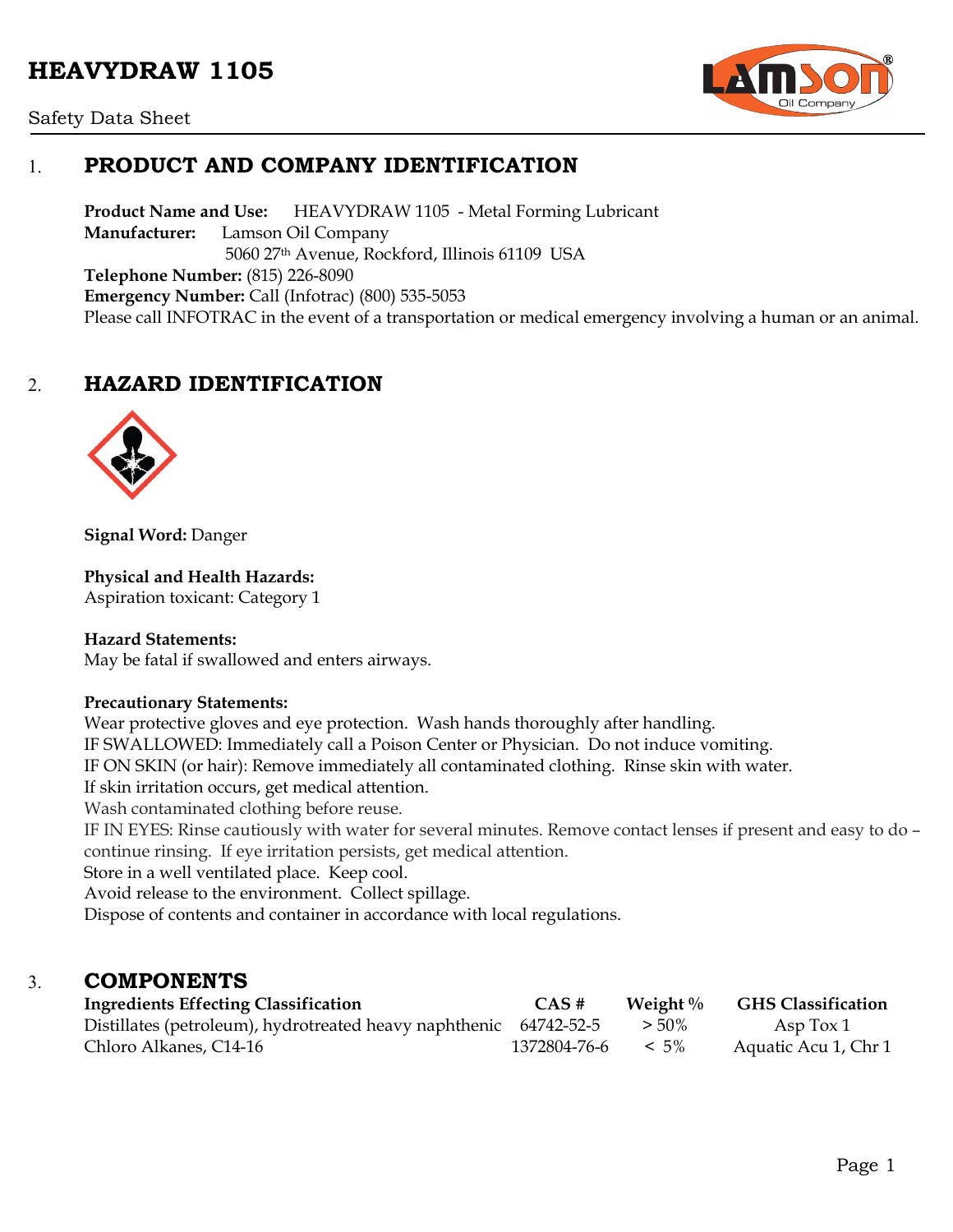#### Safety Data Sheet

### 4. **FIRST AID MEASURES**

**IF IN EYES:** Rinse cautiously with water for several minutes. Remove contact lenses if present and easy to do – continue rinsing. If eye irritation persists, get medical attention.

**IF ON SKIN** (or hair): Remove immediately all contaminated clothing. Rinse skin with water. If skin irritation occurs, get medical attention.

**IF SWALLOWED**: Immediately call a Poison Center or Physician. Do not induce vomiting. **IF INHALED:** Remove to fresh air; apply artificial respiration if necessary. Get medical attention.

### 5. **FIRE-FIGHTING MEASURES**

#### **General Hazard**

Petroleum products can form combustible mixtures at temperatures at or above the flash point.

#### **Fire-Fighting**

Keep fire exposed containers cool with water spray. Separate unburning product from fire. Use carbon dioxide, foam, or dry chemical extinguishing media to put out fires.

#### **Unusual Decomposition Products Under Fire Conditions**

None

# 6. **ACCIDENTAL RELEASE MEASURES**

#### **Personal Precautions**

Remove greatly contaminated clothing, including shoes, and wash thoroughly after contact. Launder contaminated clothing before reuse.

#### **Environmental Precautions**

Stop leak if without risk. Dike large spills to prevent ingress into sewers or waterways. Clean spills with absorbent and store in marked containers for disposal. Dispose in accordance with all applicable regulations.

### 7. **HANDLING AND STORAGE**

#### **Safe Handling and Storage**

Do not handle, store, or dispense near open flames or ignition sources. Keep containers inside and out of direct sunlight. Avoid extreme temperatures. Do not reuse containers.

#### **Incompatible Products**

Avoid strong oxidizing and reducing agents.

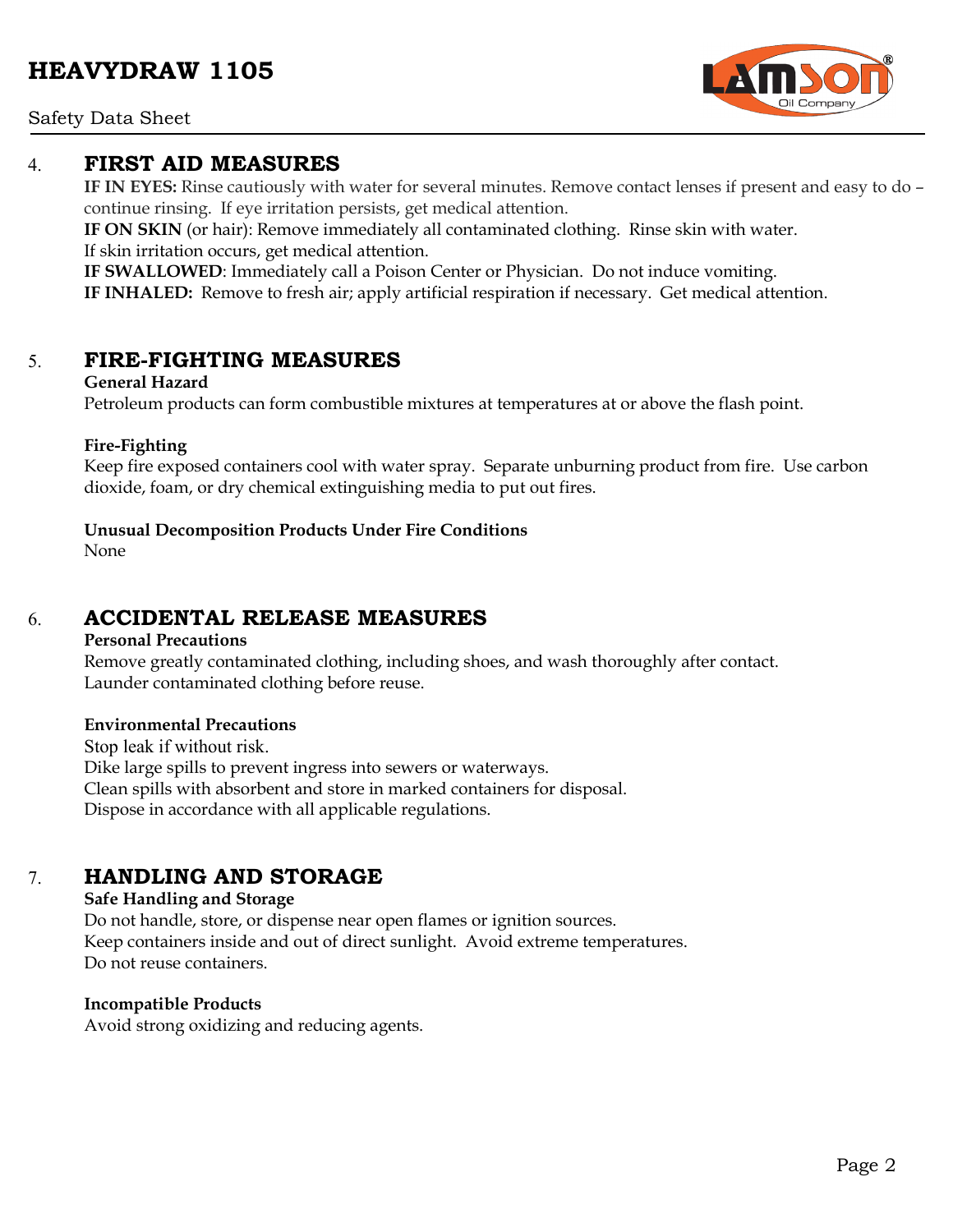# **HEAVYDRAW 1105**

#### Safety Data Sheet



# 8. **EXPOSURE CONTROL AND PERSONAL PROTECTION**

#### **Ventilation**

Local exhaust is usually sufficient. General exhaust is preferred.

#### **Personal Protection**

Use approved respirator when airborne exposure limits are exceeded. Use petroleum resistant gloves to avoid prolonged contact. Wear goggles or safety glasses with splashguards.

#### **Work Place Exposure Guide Lines**

Petroleum Oil mist has a TLV limit of 5 mg/m3.

# 9. **PHYSICAL AND CHEMICAL PROPERTIES**

| <b>Boiling Point:</b>                          | $>$ 400 °F                                |  |  |
|------------------------------------------------|-------------------------------------------|--|--|
| Specific Gravity (water =1):                   | 0.91                                      |  |  |
| Vapor pressure (mm Hg):                        | ${}_{0.02}$                               |  |  |
| <b>Melting Point:</b>                          | Not Applicable                            |  |  |
| Vapor Density (Air =1):                        | > 5                                       |  |  |
| Evaporation Rate (butyl Acetate=1):            | ${}_{0.04}$                               |  |  |
| Solubility in water:                           | Insoluble                                 |  |  |
| Reactivity in water:                           | <b>NIL</b>                                |  |  |
| <b>Appearance and Odor:</b>                    | Clear, yellow liquid; mild odor           |  |  |
| Flash point:                                   | $329$ °F                                  |  |  |
| Flammable Limits (volume percent in air):      | LEL: Not Established UEL: Not Established |  |  |
| <b>Autoignition Temperature:</b> approximately | Not Established                           |  |  |

# 10. **STABILITY AND REACTIVITY**

**Stability:** [ ] Unstable [ X ] Stable **Conditions to avoid:** None **Incompatibility (Materials to avoid):** Strong oxidizing and reducing agents. **Hazardous Decomposition Products:** Combustion may produce HCl and oxides of carbon. **Hazardous Polymerization:** [ ] May Occur [ X ] Will Not Occur **Conditions to Avoid:** Not Applicable

# 11. **TOXICOLOGICAL INFORMATION**

This product has minimal toxicity when inhaled, ingested, or when skin or eye contact is made. This product is considered an aspiration hazard based on its physical/chemical properties. This product is not expected to cause cancer or to be a skin sensitizer. No data is available to indicate that any ingredient is mutagenic or genotoxic. This product is not expected to cause reproductive or developmental effects. Prolonged exposure to the skin could result in irritation or dermatitis. Exposure to vapor or aerosol concentrations above the recommended exposure level is irritating to the eyes and respiratory tract, and may cause headaches or dizziness.